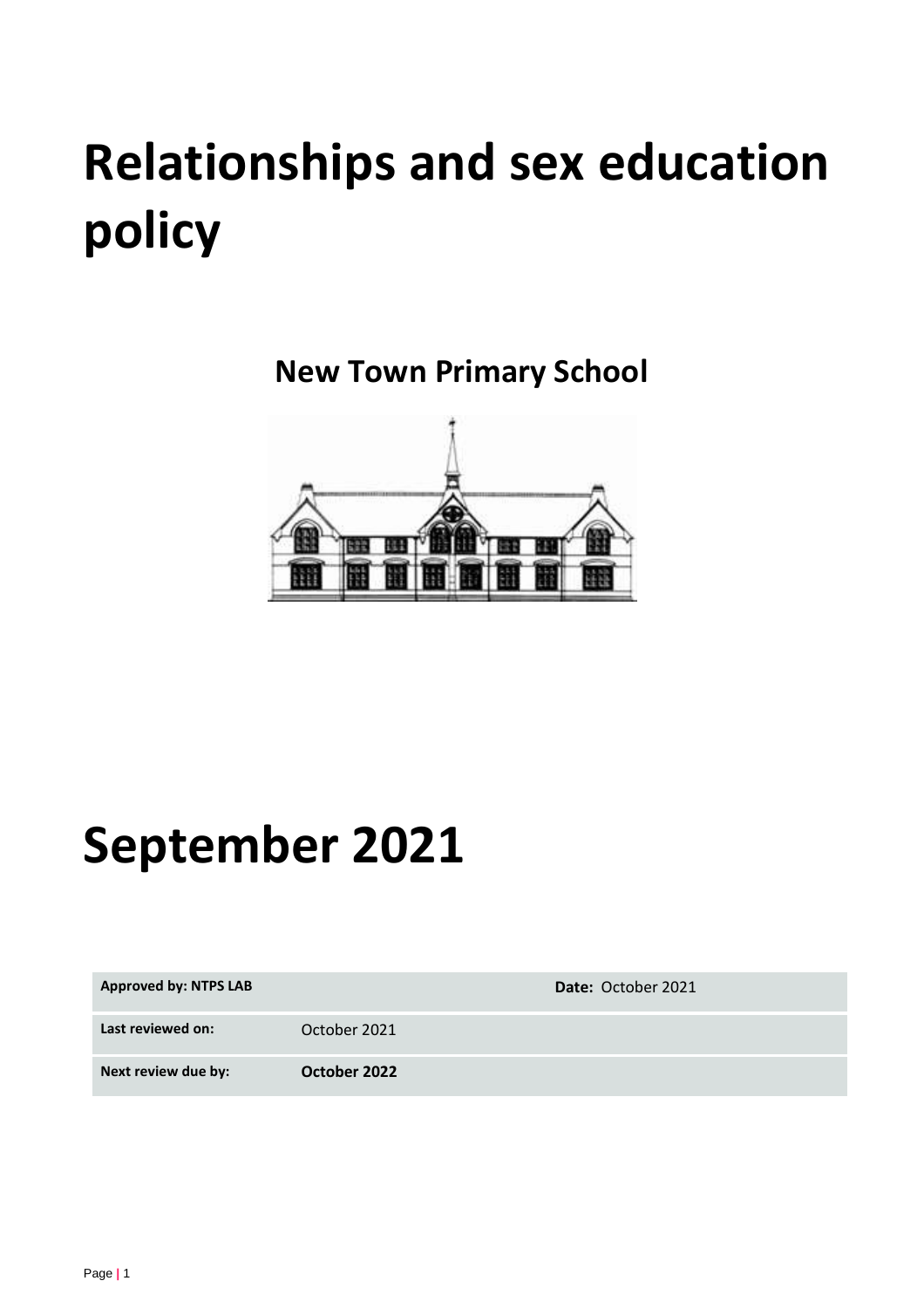## **Contents**

## <span id="page-1-0"></span>**1. Aims**

The aims of relationships and sex education (RSE) at our school are to:

- Provide a framework in which sensitive discussions can take place
- Prepare pupils for puberty, and give them an understanding of sexual development and the importance of health and hygiene
- Help pupils develop feelings of self-respect, confidence and empathy
- Create a positive culture around issues of sexuality and relationships
- Teach pupils the correct vocabulary to describe themselves and their bodies
- The school values of Tolerance and inclusivity; Love and kindness; Honesty and trust; Determination and resilience will be at the heart of all that is taught. Respect is embedded into the school culture.

## <span id="page-1-1"></span>**2. Statutory requirements**

As a primary academy school we must provide relationships education to all pupils as per section 34 of the Children and [Social work act 2017.](http://www.legislation.gov.uk/ukpga/2017/16/section/34/enacted)

We do not have to follow the National Curriculum but we are expected to offer all pupils a curriculum that is similar to the National Curriculum including requirements to teach science which would include the elements of sex education contained in the science curriculum.

In teaching RSE, we are required by our funding agreements to have regard t[o guidance](https://www.gov.uk/government/consultations/relationships-and-sex-education-and-health-education) issued by the secretary of state as outlined in section 403 of th[e Education Act 1996.](http://www.legislation.gov.uk/ukpga/1996/56/contents)

<span id="page-1-2"></span>At New Town primary School we teach RSE as set out in this policy.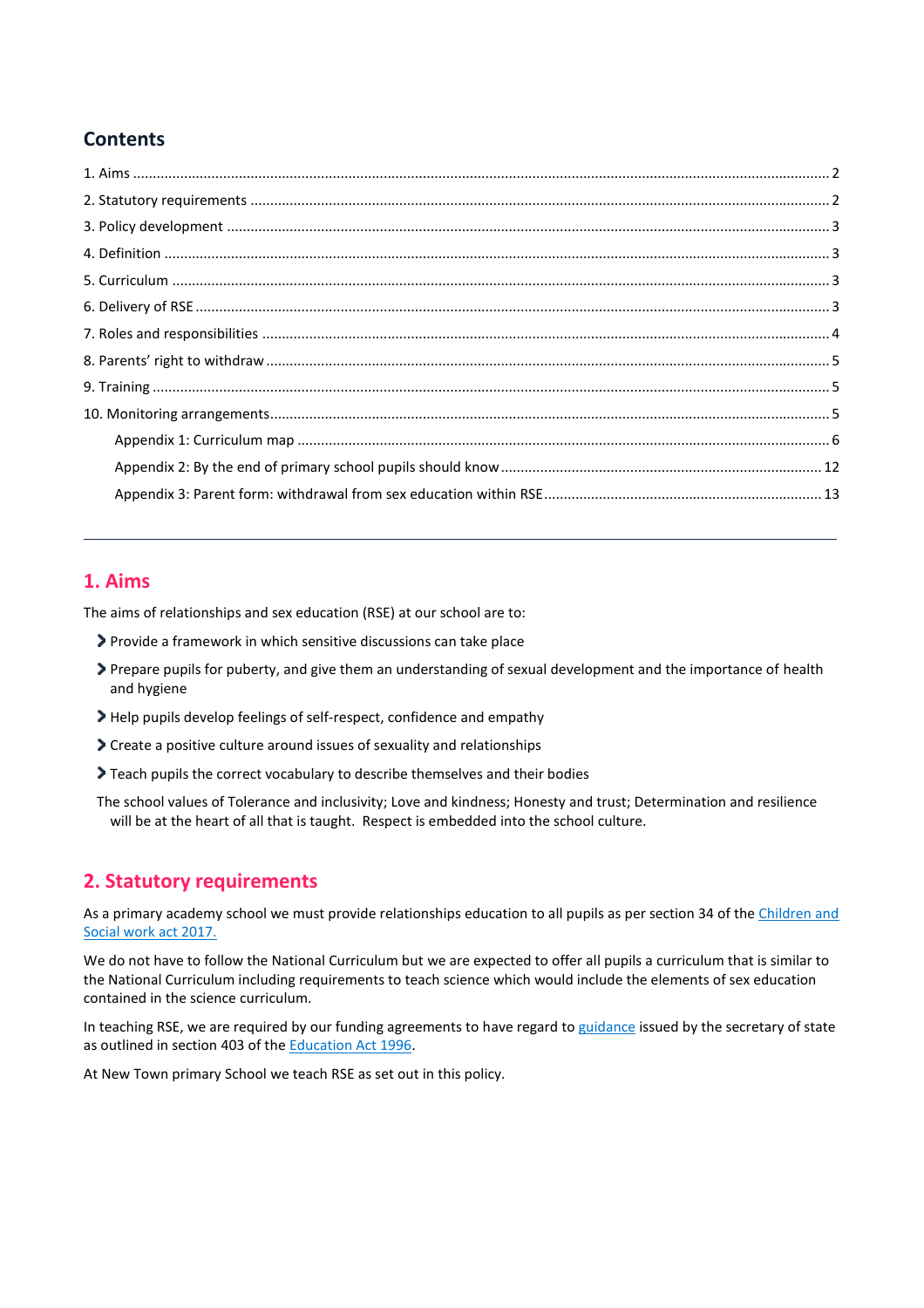## **3. Policy development**

## **This policy has been developed in consultation with staff, pupils and parents. The consultation and policy development process involved the following steps:**

- 1. Review a member of staff or working group pulled together all relevant information including relevant national and local guidance
- 2. Staff consultation all school staff were given the opportunity to look at the policy and make recommendations
- 3. Local Academy Board consultation- governors were invited to look at the policy and make recommendations
- 4. Parent/stakeholder consultation parents and any interested parties were invited to respond with comments about the policy
- 5. Ratification once amendments were made, the policy was shared with Local Academy Board and ratified

#### <span id="page-2-0"></span>**4. Definition**

RSE is about the emotional, social and cultural development of pupils, and involves learning about relationships, sexual health, sexuality, healthy lifestyles, diversity and personal identity.

RSE involves a combination of sharing information, and exploring issues and values.

RSE is not about the promotion of sexual activity.

In addition to the content of the science curriculum New Town Primary School will also cover the more practical aspects of puberty and menstruation for girls.

#### <span id="page-2-1"></span>**5. Curriculum**

Our curriculum is set out as per Appendix 1 but we may need to adapt it as and when necessary.

We have developed the curriculum in consultation with parents, pupils and staff, taking into account the age, needs and feelings of pupils. If pupils ask questions outside the scope of this policy, teachers will respond in an appropriate manner so they are fully informed and don't seek answers online.

Primary sex education will focus on:

- The practical aspects of puberty including menstruation
- Changes in mood associated with puberty

For more information about our curriculum, see our curriculum map in Appendix 1.

#### <span id="page-2-2"></span>**6. Delivery of RSE**

RSE is taught within the Life Skills section of the curriculum. Biological aspects of RSE are taught within the science curriculum, and some aspects are included in religious education (RE).

Relationships education focuses on teaching the fundamental building blocks and characteristics of positive relationships including:

Families and people who care for me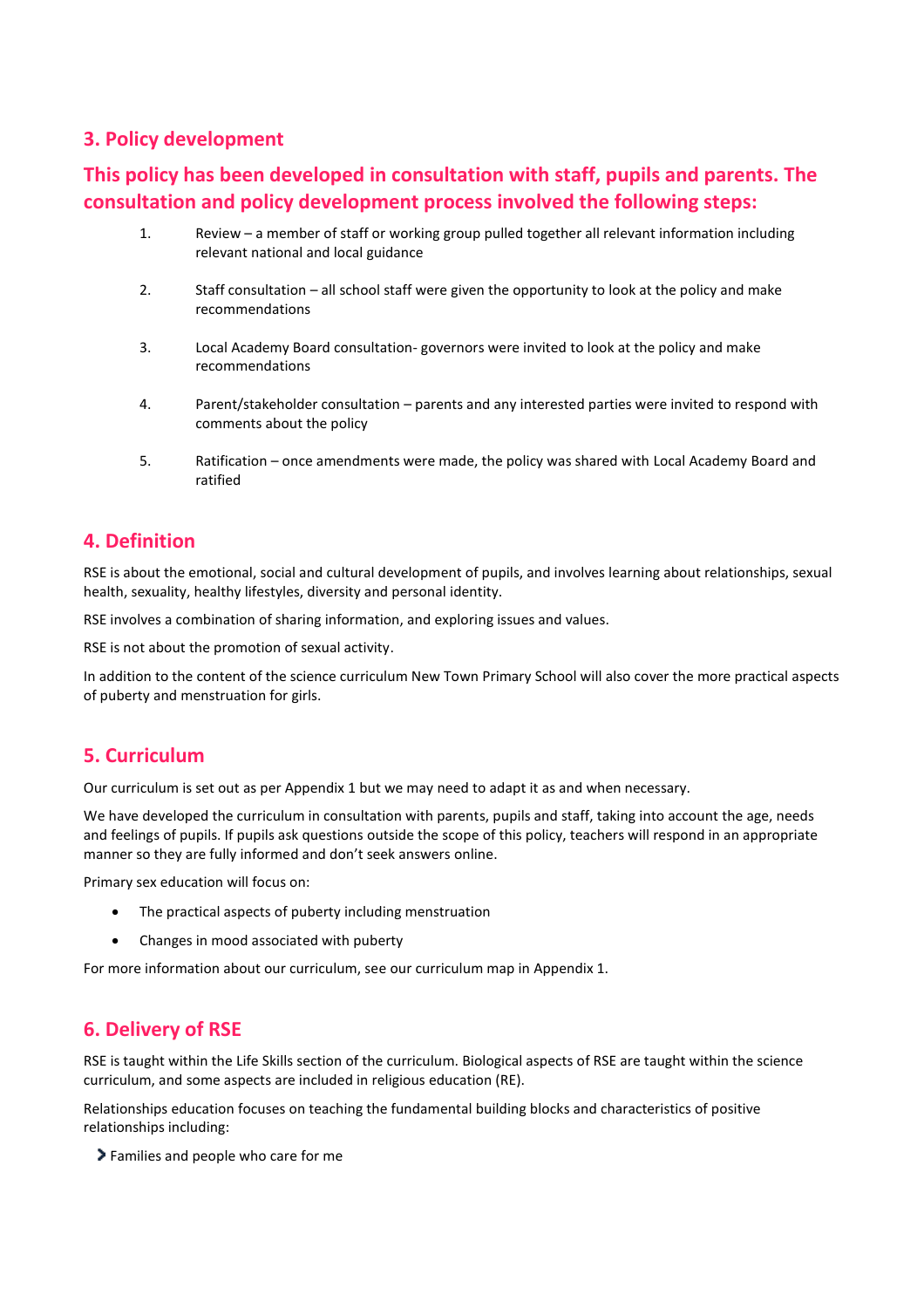- Caring friendships
- Respectful relationships
- > Online relationships
- > Being safe

**\*In addition the school offers lessons which cover certain aspects of sexual development and behaviour including:**

- **The practical aspects of puberty including menstruation**
- **Changes in mood associated with puberty**

For more information about our RSE curriculum, see Appendices 1 and 2.

These areas of learning are taught within the context of family life taking care to ensure that there is no stigmatisation of children based on their home circumstances (families can include single parent families, LGBT parents, families headed by grandparents, adoptive parents, foster parents/carers amongst other structures) along with reflecting sensitively that some children may have a different structure of support around them (for example: looked after children or young carers).

For information regarding peer-on-peer abuse, please refer to our Child Protection and Safeguarding policy.

## <span id="page-3-0"></span>**7. Roles and responsibilities**

#### **7.1 The Local Academy Board**

The Local Academy Board will approve the RSE policy, and hold the headteacher to account for its implementation.

#### **7.2 The headteacher**

The headteacher is responsible for ensuring that RSE is taught consistently across the school, and for managing requests to withdraw pupils from [non-statutory/non-science] components of RSE (see section 8).

#### **7.3 Staff**

Staff are responsible for:

- > Delivering RSE in a sensitive way
- Modelling positive attitudes to RSE
- > Monitoring progress
- Responding to the needs of individual pupils
- Responding appropriately to pupils whose parents wish them to be withdrawn from the [non-statutory/nonscience] components of RSE

Staff do not have the right to opt out of teaching RSE. Staff who have concerns about teaching RSE are encouraged to discuss this with the headteacher.

All teaching staff will be expected to teach RSE at an appropriate level as set out in the **Progression of Life Skills** document

#### **7.4 Pupils**

Pupils are expected to engage fully in RSE and, when discussing issues related to RSE, treat others with respect and sensitivity.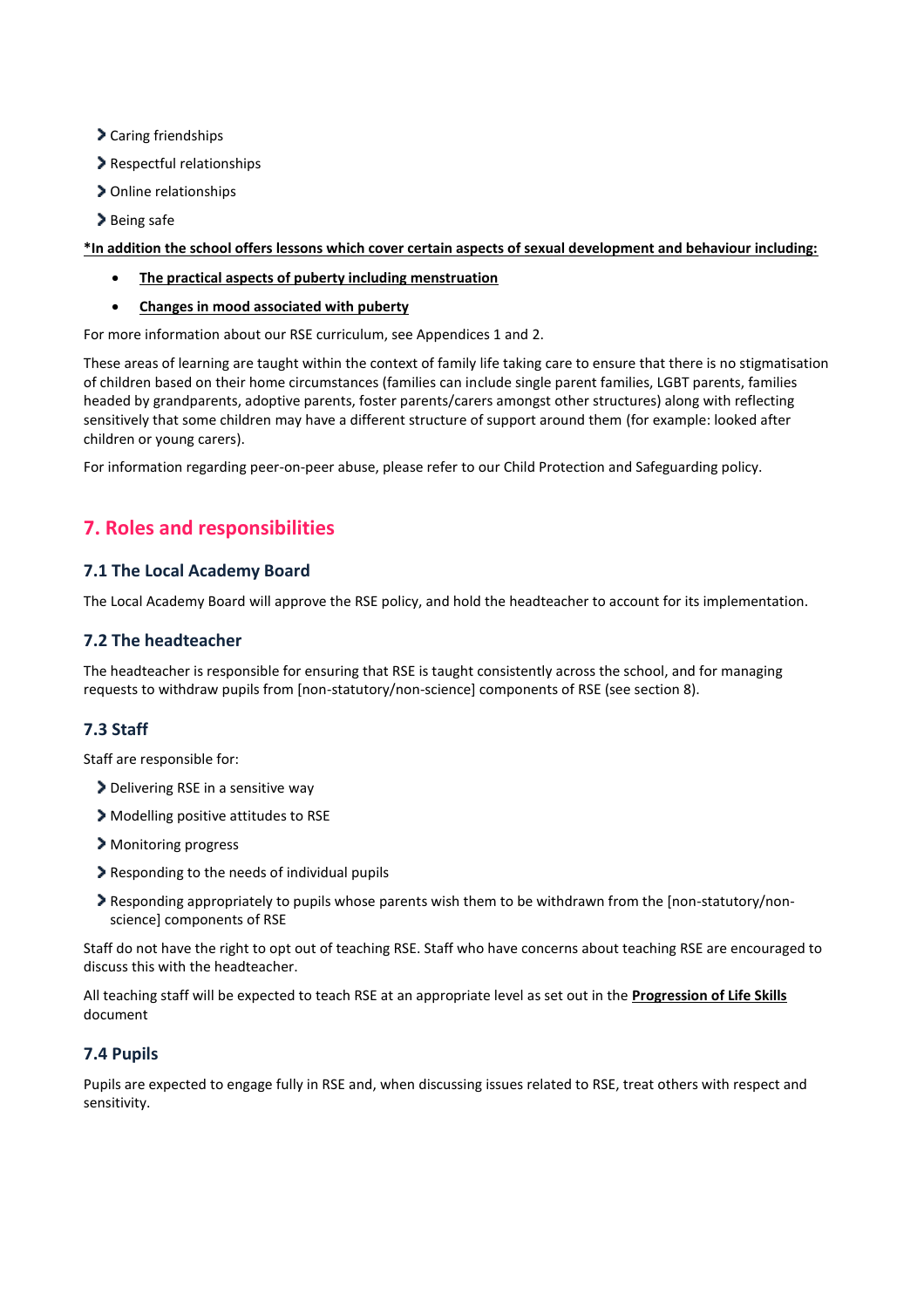## <span id="page-4-0"></span>**8. Parents' right to withdraw**

Parents do not have the right to withdraw their children from relationships education.

Parents have the right to withdraw their children from the [non-statutory/non-science] components of sex education within RSE. **(See section 6\*)**

Requests for withdrawal should be put in writing using the form found in Appendix 3 of this policy and addressed to the headteacher.

Alternative work will be given to pupils who are withdrawn from sex education.

#### <span id="page-4-1"></span>**9. Training**

Staff are trained on the delivery of RSE as part of their induction and it is included in our continuing professional development calendar.

The headteacher will also invite visitors from outside the school, such as school nurses or sexual health professionals, to provide support and training to staff teaching RSE.

## <span id="page-4-2"></span>**10. Monitoring arrangements**

The delivery of RSE is monitored by Polly Cornish- Headteacher through:

Planning scrutinies, learning walks and pupil voice

Pupils' development in RSE is monitored by class teachers as part of our internal assessment systems.

This policy will be reviewed annually. At every review, the policy will be approved by the Local Academy Board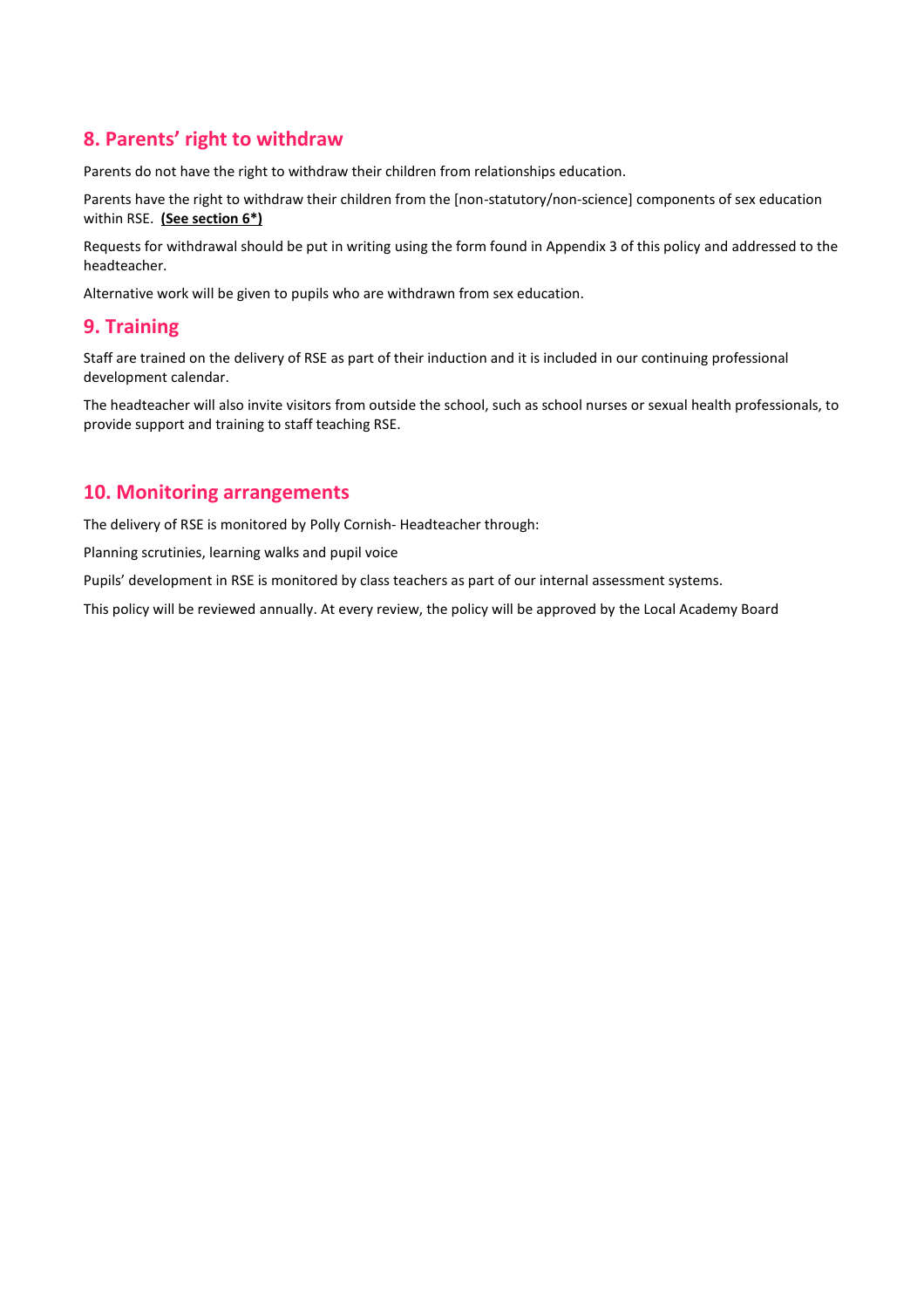## <span id="page-5-0"></span>**Appendix 1: Curriculum map**

## **Relationships and sex education curriculum map**

| <b>YEAR</b><br><b>GROUP</b> | <b>TERM</b>                              | <b>TOPIC/THEME DETAILS</b>                                                                                                                                                                                                                                                                                                                                                                                                                                                                                                                              | <b>RESOURCES</b>                                                                                                                                                                                                                                                                                         |
|-----------------------------|------------------------------------------|---------------------------------------------------------------------------------------------------------------------------------------------------------------------------------------------------------------------------------------------------------------------------------------------------------------------------------------------------------------------------------------------------------------------------------------------------------------------------------------------------------------------------------------------------------|----------------------------------------------------------------------------------------------------------------------------------------------------------------------------------------------------------------------------------------------------------------------------------------------------------|
| 1/2                         | 1 Thinking<br>of Others                  | Pupils will be taught about:<br>Friendships-communication and inclusivity<br>$\bullet$<br>Families- different kinds and marriage<br>$\bullet$<br>People who look after us<br>٠<br>Acts of kindness including how charities work<br>$\bullet$<br>Diversity-valuing the differences and similarities<br>$\bullet$<br>between themselves and others                                                                                                                                                                                                        | Giraffes Can't Dance by Giles<br>Andrea<br>The Koala who Could by<br>Rachel Bright And Jim Field<br>The Family Book by Todd<br>Parr<br>The Smartest Giant in Town<br>by Julia Donaldson<br>Mommy, Mama and Me by<br>Leslea Newmann and Carol<br>Thompson<br>My Grandpa is Amazing by<br>Nick Butterworth |
| 1/2                         | 2 Keeping<br>Fit, Safe<br>and<br>Healthy | Pupils will be taught about:<br>The importance of eating well<br>How to know who helps them make good choices<br>$\bullet$<br>about eating<br>The importance of rest and sleep<br>$\bullet$<br>About basic healthy routines to care for their bodies<br>$\bullet$<br>How good routines help to protect them from<br>$\bullet$<br>disease<br>About medical professionals who will help them stay<br>$\bullet$<br>healthy<br>How to identify people who will help to keep them<br>$\bullet$<br>safe outside the home and who to ask for help if<br>needed | Max the Champion by Sean<br>Stockdale, Alexandra Strick<br>and Ros Asquith                                                                                                                                                                                                                               |
| 1/2                         | 3 Respect<br>and<br>Tolerance            | Pupils will be taught about:<br>What makes each individual special and how they<br>are different to other people; they will learn how to<br>value this<br>How it is important to take responsibility for actions<br>$\bullet$<br>and why it is important to take responsibility both at<br>home and in school<br>How it is important to cooperate when working or<br>$\bullet$<br>playing in a group and how to challenge<br>uncooperative behaviour without being<br>confrontational                                                                   | Elmer by David McKee<br>Ten Little Pirates by Mike<br><b>Brownlow and Simon</b><br>Rickerty<br>The First Slodge by Jeanne<br><b>Willis</b>                                                                                                                                                               |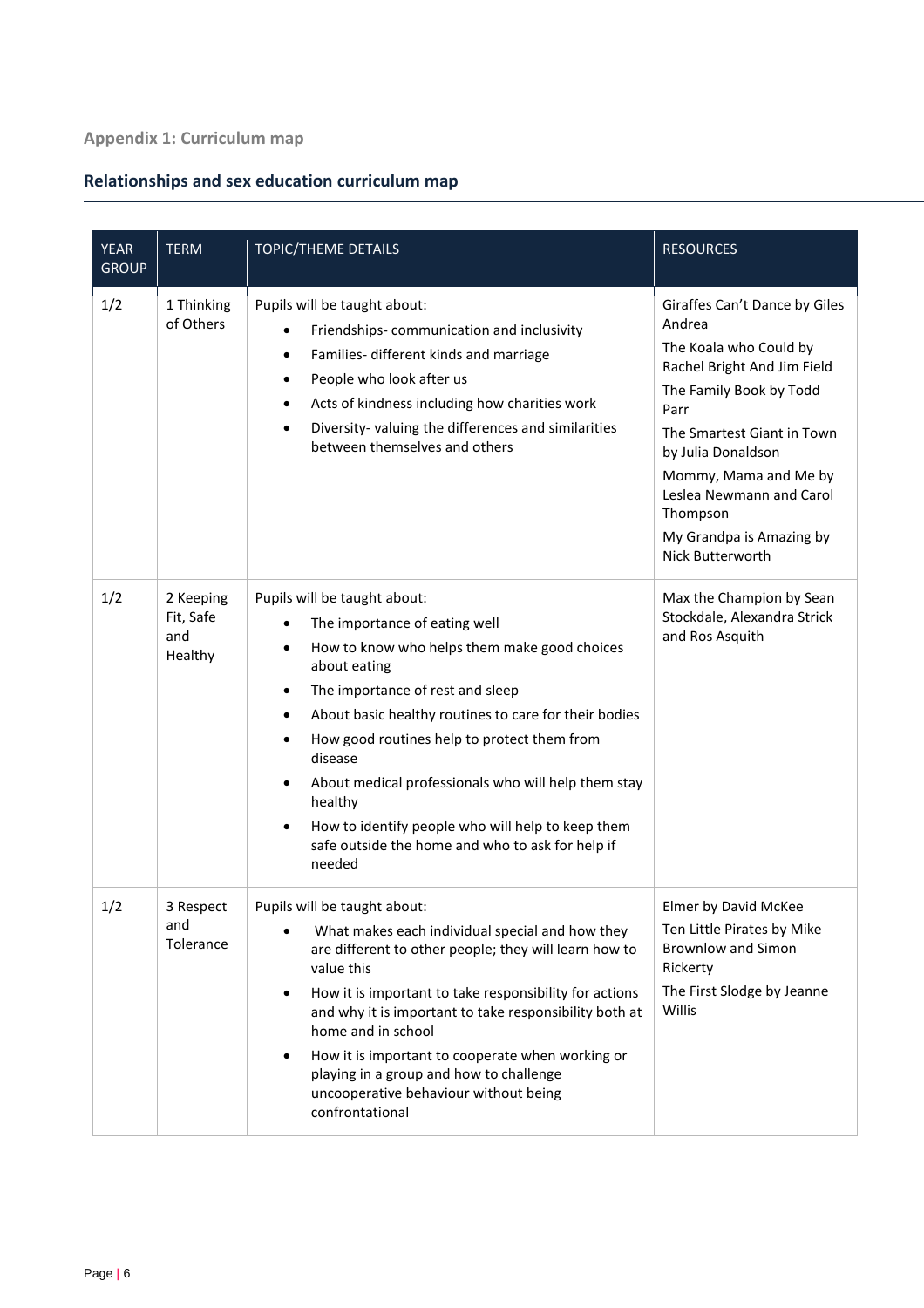| <b>YEAR</b><br><b>GROUP</b> | <b>TERM</b>                                           | TOPIC/THEME DETAILS                                                                                                                                                                                                                                                                                                                                                                                                                                                        | <b>RESOURCES</b>                                                  |
|-----------------------------|-------------------------------------------------------|----------------------------------------------------------------------------------------------------------------------------------------------------------------------------------------------------------------------------------------------------------------------------------------------------------------------------------------------------------------------------------------------------------------------------------------------------------------------------|-------------------------------------------------------------------|
| 1/2                         | 4 Morals<br>Choices<br><b>Rights and</b><br>Democracy | Pupils will be taught about:<br>What is meant by community<br>About rules and responsibilities<br>How laws are made and why it is important to follow<br>them<br>That laws are made to keep all communities safe                                                                                                                                                                                                                                                           | There is a Tribe of kids by<br>Lane Smith<br>No! by David McPhail |
| 1/2                         | 5 Living<br>and<br>Growing                            | Pupils will be taught about:<br>Reproduction and the biological differences<br>between male and female and that both a male and<br>a female are needed for reproduction<br>That all living things including humans start life as<br>$\bullet$<br>babies<br>That everyone needs to be cared for and that people<br>of different ages have different needs<br>How our body changes over time and what we need<br>to do to keep healthy<br>How the body changes with exercise |                                                                   |
| 1/2                         | 6 Moving<br>On                                        | Pupils will be taught about:<br>Changes and challenges in a new class or phase<br>$\bullet$<br>New and higher expectations<br>$\bullet$<br>How we can make new friends<br>Where to ask for help<br>٠                                                                                                                                                                                                                                                                       |                                                                   |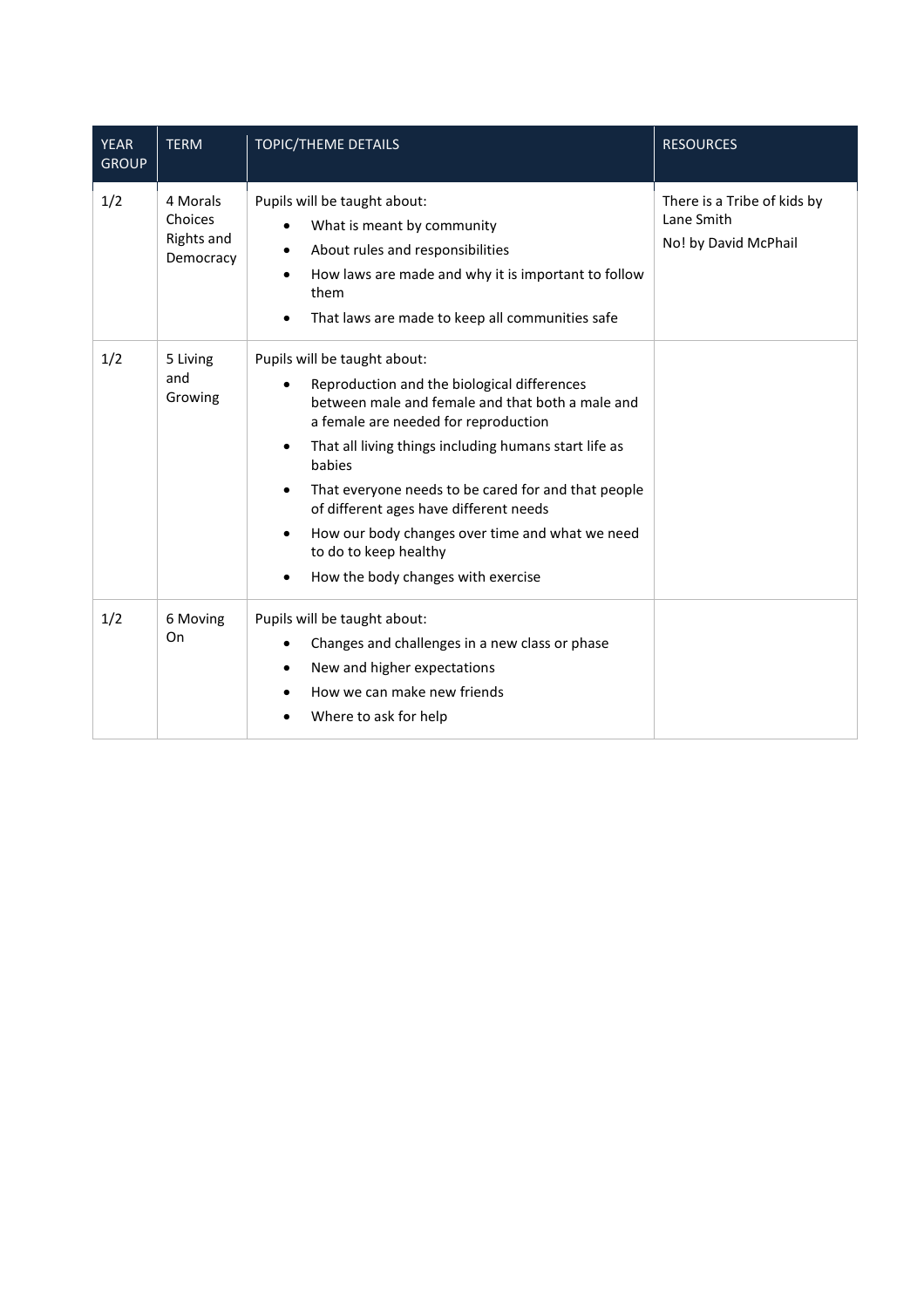| <b>YEAR</b><br><b>GROUP</b> | <b>TERM</b>                              | <b>TOPIC/THEME DETAILS</b>                                                                                                                                                                                                                                                                                                                                                                                                                                                                                                                                                                                                                                                                                                                                                                                                                                                                                                                                  | <b>RESOURCES</b>                                                                                                                                                                                      |
|-----------------------------|------------------------------------------|-------------------------------------------------------------------------------------------------------------------------------------------------------------------------------------------------------------------------------------------------------------------------------------------------------------------------------------------------------------------------------------------------------------------------------------------------------------------------------------------------------------------------------------------------------------------------------------------------------------------------------------------------------------------------------------------------------------------------------------------------------------------------------------------------------------------------------------------------------------------------------------------------------------------------------------------------------------|-------------------------------------------------------------------------------------------------------------------------------------------------------------------------------------------------------|
| 3/4                         | 1 Thinking<br>of Others                  | Pupils will be taught about:<br>Belonging to a group and its responsibilities<br>Making school and class a safe place<br>$\bullet$<br>Cultural Diversity- recognising different cultures,<br>$\bullet$<br>respecting their differences but knowing that they<br>can be friends<br>Tolerance of different views and opinions<br>$\bullet$<br>How change can make people feel; their emotions<br>$\bullet$<br>and possible behaviour<br>Recognise that everyone will experience change as<br>part of their lives and that may have a positive or<br>negative impact<br>To recognise that some relationships may be<br>unhealthy, negative and lead to unhappiness. They<br>will learn how to identify and break from these<br>relationships and how to seek advice<br>The needs of others especially those who are<br>$\bullet$<br>vulnerable and to recognise when someone is in<br>need of help<br>How to appreciate when others are trying to help<br>them | Blown Away by Rob Biddulph<br>My World, Your World by<br>Melanie Walsh<br>Oliver by Brigitta Sif<br>The Snow Queen by Hans<br>Christian Anderson                                                      |
| 3/4                         | 2 Keeping<br>Fit, Safe<br>and<br>Healthy | Pupils will be taught about:<br>Healthy choices about food and drink<br>٠<br>Keeping active and the choices they can make<br>$\bullet$<br>Keeping safe on-line - how to identify danger and<br>$\bullet$<br>what to do about it.<br>Why and how something they see on the internet<br>may not be trustworthy                                                                                                                                                                                                                                                                                                                                                                                                                                                                                                                                                                                                                                                | https://www.youtube.com/wat<br>ch?v=-nMUbHuffO8 CEOP                                                                                                                                                  |
| 3/4                         | 3 Respect<br>and<br>Tolerance            | Pupils will be taught about:<br>Acts of kindness; how to appreciate acts of kindness<br>and recognise when there is a need to show<br>kindness to others<br>Self-esteem and confidence and how this may rise<br>$\bullet$<br>and fall depending on circumstances<br>Religious diversity- about different faiths and how<br>$\bullet$<br>we need to be tolerant of different views and<br>opinions<br>How to minimise distractions- that being distracted<br>can seem like a lack of respect                                                                                                                                                                                                                                                                                                                                                                                                                                                                 | Just Because by Rebecca<br>Elliot<br>The Koala who Could By<br>Rachel Bright and Jim Field<br>The Great Big Book of<br>Families by Mary Hoffman<br>and Rose Asquith<br>Two Monsters by David<br>McKee |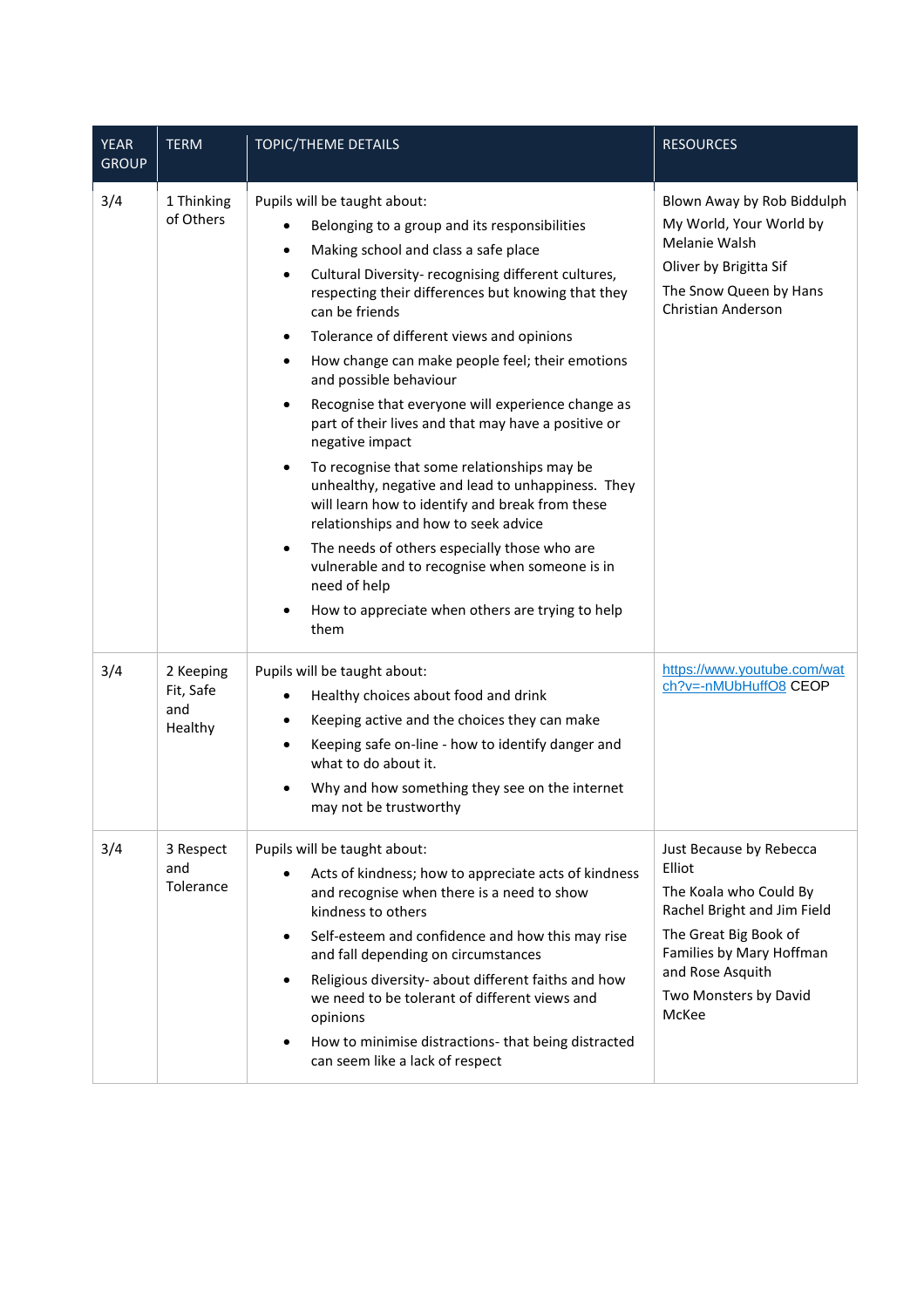| <b>YEAR</b><br><b>GROUP</b> | <b>TERM</b>                                           | TOPIC/THEME DETAILS                                                                                                                                                                                                                                                                                                                                                                                                                                                                                                                                                                                                                                                                                                                 | <b>RESOURCES</b>                                                                                                                                                |
|-----------------------------|-------------------------------------------------------|-------------------------------------------------------------------------------------------------------------------------------------------------------------------------------------------------------------------------------------------------------------------------------------------------------------------------------------------------------------------------------------------------------------------------------------------------------------------------------------------------------------------------------------------------------------------------------------------------------------------------------------------------------------------------------------------------------------------------------------|-----------------------------------------------------------------------------------------------------------------------------------------------------------------|
| 3/4                         | 4 Morals<br>Choices<br><b>Rights and</b><br>Democracy | Pupils will be taught about:<br>How and why rules and laws are made<br>Why some rules may differ depending upon the<br>circumstances<br>That we all have different kinds of responsibilities to<br>ourselves, our friends, our families, the school, our<br>community and the environment<br>Local democracy- in school and local councils<br>$\bullet$<br>The voting process                                                                                                                                                                                                                                                                                                                                                       | Michael Recycle by Ellie<br>Patterson<br>How to Heal a Broken Wing<br>by Bob Graham<br>If the world were a village by<br>David J Smith                          |
| 3/4                         | 5 Living<br>and<br>Growing                            | Pupils will be taught about:<br>Different types of family and how their home life is<br>special<br>About the biological differences between male and<br>$\bullet$<br>female animals including humans and their role in<br>the life cycle<br>How female mammals give birth and suckle their<br>$\bullet$<br>young<br>How the creation of life requires both a male and a<br>$\bullet$<br>female<br>Sexual differences and relationships<br>About different family types including LGBT, foster<br>٠<br>families and adoptive families. Understand how<br>families care for and support each other<br>How we grow differently and that our bodies will<br>change as we grow up but that different people<br>change at different times | The Great Big Book of<br>Families by Mary Hoffman<br>King and King by Linda de<br>Hann and Stern Nijland<br>Tadpole's Promise by Jeanne<br>Willis and Tony Ross |
| 3/4                         | 6 Moving<br>On                                        | Pupils will be taught about:<br>How to identify their own strengths and weaknesses<br>Think about what clubs they would like to join<br>$\bullet$<br>Setting personal goals and how to achieve them<br>٠<br>The world of work and different types of work<br>$\bullet$<br>The skills needed to pursue a particular career path<br>What having a job means and the importance of<br>employment                                                                                                                                                                                                                                                                                                                                       | Dogs Don't Do Ballet by Anna<br>Kemp<br>The Darkest dark by Chris<br>Hadfield                                                                                   |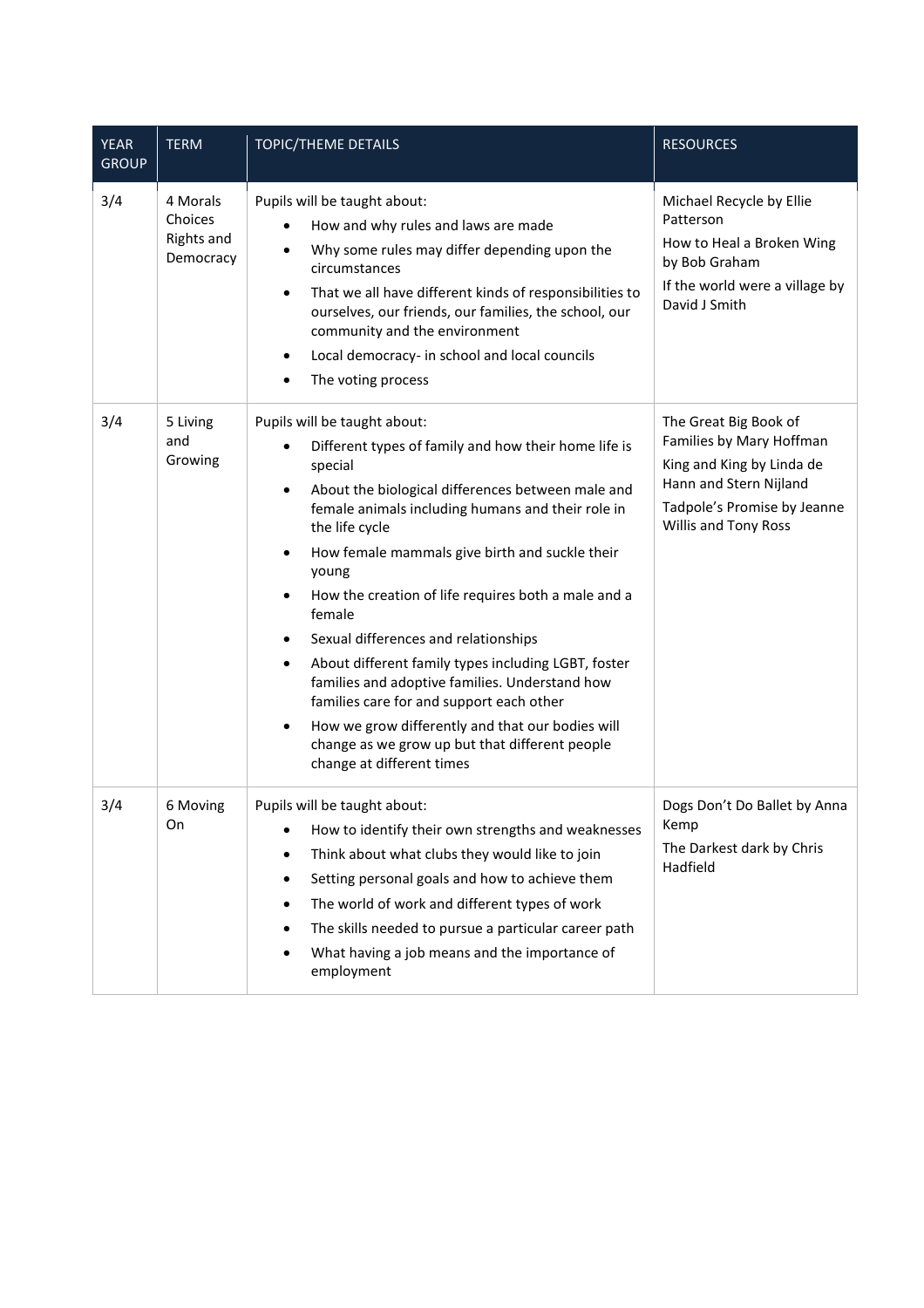| <b>YEAR</b><br><b>GROUP</b> | <b>TERM</b>                              | TOPIC/THEME DETAILS                                                                                                                                                                                                                                                                                                                                                                                                                                                                                                                                                                                                                                                                                                              | <b>RESOURCES</b>                                                                                                                                                                                   |
|-----------------------------|------------------------------------------|----------------------------------------------------------------------------------------------------------------------------------------------------------------------------------------------------------------------------------------------------------------------------------------------------------------------------------------------------------------------------------------------------------------------------------------------------------------------------------------------------------------------------------------------------------------------------------------------------------------------------------------------------------------------------------------------------------------------------------|----------------------------------------------------------------------------------------------------------------------------------------------------------------------------------------------------|
| 5/6                         | 1 Thinking<br>of Others                  | Pupils will be taught about:<br>The feelings associated with loss and bereavement<br>and how people may react to loss in different ways<br>Mental health-what this means and how it is about<br>$\bullet$<br>emotions, moods and feelings.<br>Understanding that when people are experiencing<br>$\bullet$<br>poor metal health that they may display certain<br>behaviours but that these may change or stop<br>How to find help if they or others are experiencing<br>$\bullet$<br>difficulties<br>Homelessness and how to empathise with others<br>$\bullet$<br>People with different needs including those with<br>$\bullet$<br>disabilities; those who live in different areas of the<br>world and those who are vulnerable | The Boy in the Tower by<br>Polly Ho Yen<br>The Sad Book by Michael<br>Rosen<br><b>Waterbugs and Dragonflies</b><br>by Doris Stickney<br>Trash (literacy shed)<br>The Journey by Francesca<br>Sanna |
| 5/6                         | 2 Keeping<br>Fit, Safe<br>and<br>Healthy | Pupils will be taught about:<br>Physical and emotional wellbeing and that healthy<br>eating, physical activity and oral health are all vital<br>to a positive lifestyle<br>Keeping physically and emotionally safe including<br>٠<br>road and environmental safety<br>E- safety focussing on dangers, trust and how to<br>$\bullet$<br>report something that they feel is not right.<br>The importance of keeping personal information<br>$\bullet$<br>safe on-line<br>The responsible use of mobile phones<br>$\bullet$<br>How to manage requests for information<br>$\bullet$                                                                                                                                                  | https://www.youtube.com/watc<br>h?v= o8auwnJtqE<br><b>CEOP</b>                                                                                                                                     |
| 5/6                         | 3 Respect<br>and<br>Tolerance            | Pupils will be taught about:<br>Stereotyping including gender stereotyping; what it<br>$\bullet$<br>means<br>Prejudice and discrimination and how this can make<br>$\bullet$<br>people feel<br>How to identify discriminatory language<br>$\bullet$<br>The true meaning of race, religion, sex, transgender,<br>$\bullet$<br>lesbian, gay, bisexual, and the group LGBT<br>How to deal with discrimination at school<br>$\bullet$<br>How discriminatory language can make people feel<br>$\bullet$<br>The importance of equality and how this affects<br>$\bullet$<br>their lives                                                                                                                                                | My Princess Boy by Cheryl<br>Kilodavis and Suzanne De<br>Simone<br>Prince Cinders by Babette<br>Cole<br>The Whisperer by Nick<br>Butterworth<br>The Island by Armin Greder<br>Mr Big by Ed Vere    |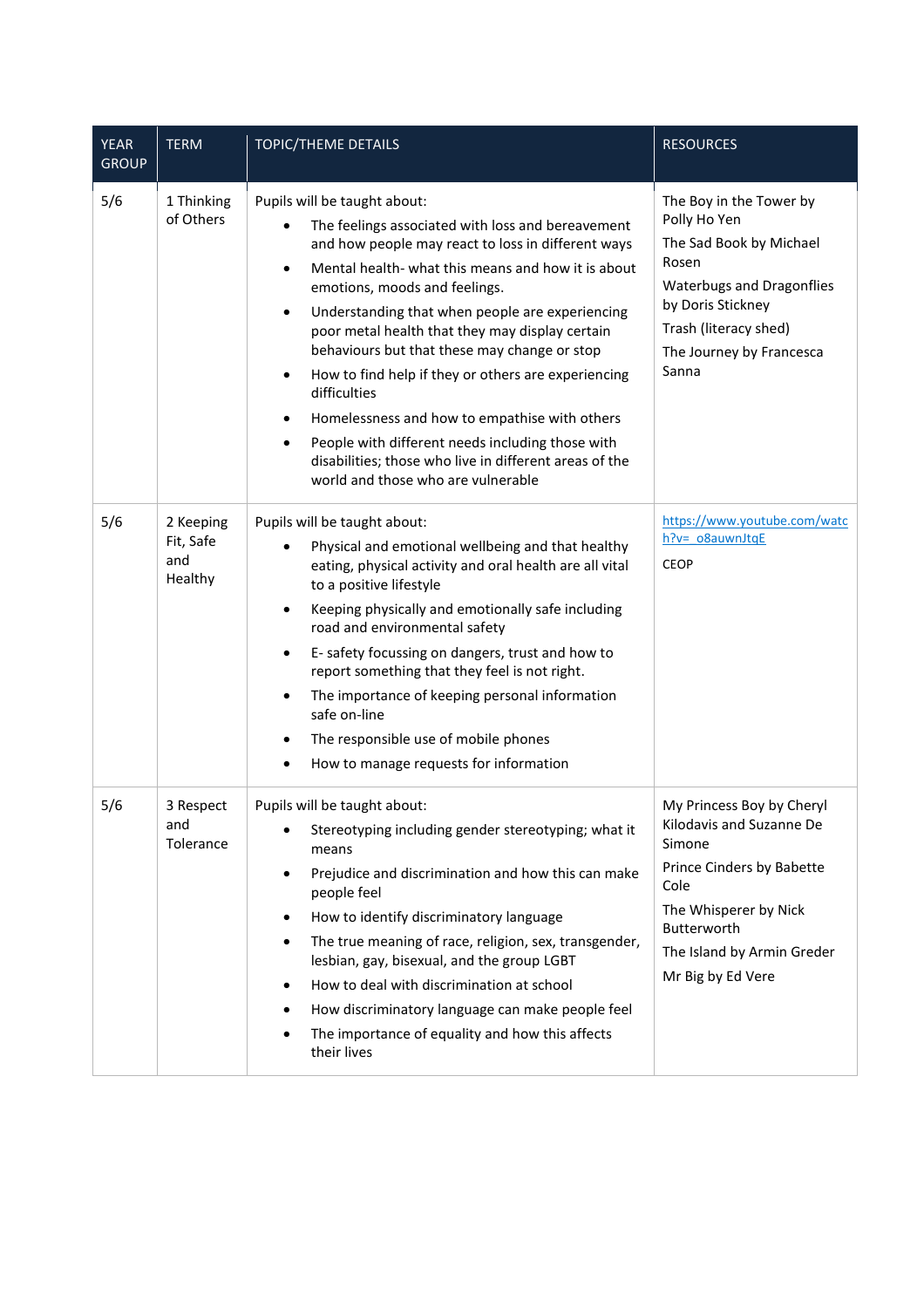| <b>YEAR</b><br><b>GROUP</b> | <b>TERM</b>                                           | TOPIC/THEME DETAILS                                                                                                                                                                                                                                                                                                                                                                                                                                                                                                                                                                | <b>RESOURCES</b>                                                                                                                           |
|-----------------------------|-------------------------------------------------------|------------------------------------------------------------------------------------------------------------------------------------------------------------------------------------------------------------------------------------------------------------------------------------------------------------------------------------------------------------------------------------------------------------------------------------------------------------------------------------------------------------------------------------------------------------------------------------|--------------------------------------------------------------------------------------------------------------------------------------------|
| 5/6                         | 4 Morals<br>Choices<br><b>Rights and</b><br>Democracy | Pupils will be taught about:<br>Government and parliament<br>Elections and how they work- democracy<br>$\bullet$<br>The role of parliament<br>٠<br>The role of government<br>$\bullet$<br>Police and the justice system<br>$\bullet$<br>The role of the courts and judges<br>$\bullet$<br>Moral dilemmas<br>$\bullet$<br>About being part of a community- about community<br>facilities and about the different institutions that<br>support a community                                                                                                                           | The Election by Eleanor<br>Levenson<br>Malala's Magic pencil by<br>Malala Yousafzai<br>Don't let the pigeon drive the<br>bus by Mo Willems |
| 5/6                         | 5 Living<br>and<br>Growing                            | Pupils will be taught about:<br>Puberty and how it affects their emotions and<br>$\bullet$<br>behaviour as well as the changes in their bodies<br>Menstruation and the practical issues around it<br>$\bullet$<br>Feelings in the context of relationships and how to<br>$\bullet$<br>manage these feelings positively<br>To identify different relationships and what is<br>$\bullet$<br>appropriate and safe<br>To recognise where physical contact feels<br>uncomfortable or unsafe and what to do about it<br>The human life cycle (as in KS2 science curriculum)<br>$\bullet$ | Love you Forever by Robert<br>Munsch<br>Usborne- What's happening<br>to me-boys<br>Usborne What's happening<br>to me -girls                |
| 5/6                         | 6 Moving<br>On                                        | Pupils will be taught about:<br>The world of work- different jobs and their<br>importance in society<br>The skills and qualifications needed to pursue a<br>$\bullet$<br>particular career<br>The benefits of having a job<br>What they need to do to fulfil their dreams and<br>aspirations<br>How to be ready for the next phase of their life                                                                                                                                                                                                                                   | Dreams of Freedom by<br>Amnesty International                                                                                              |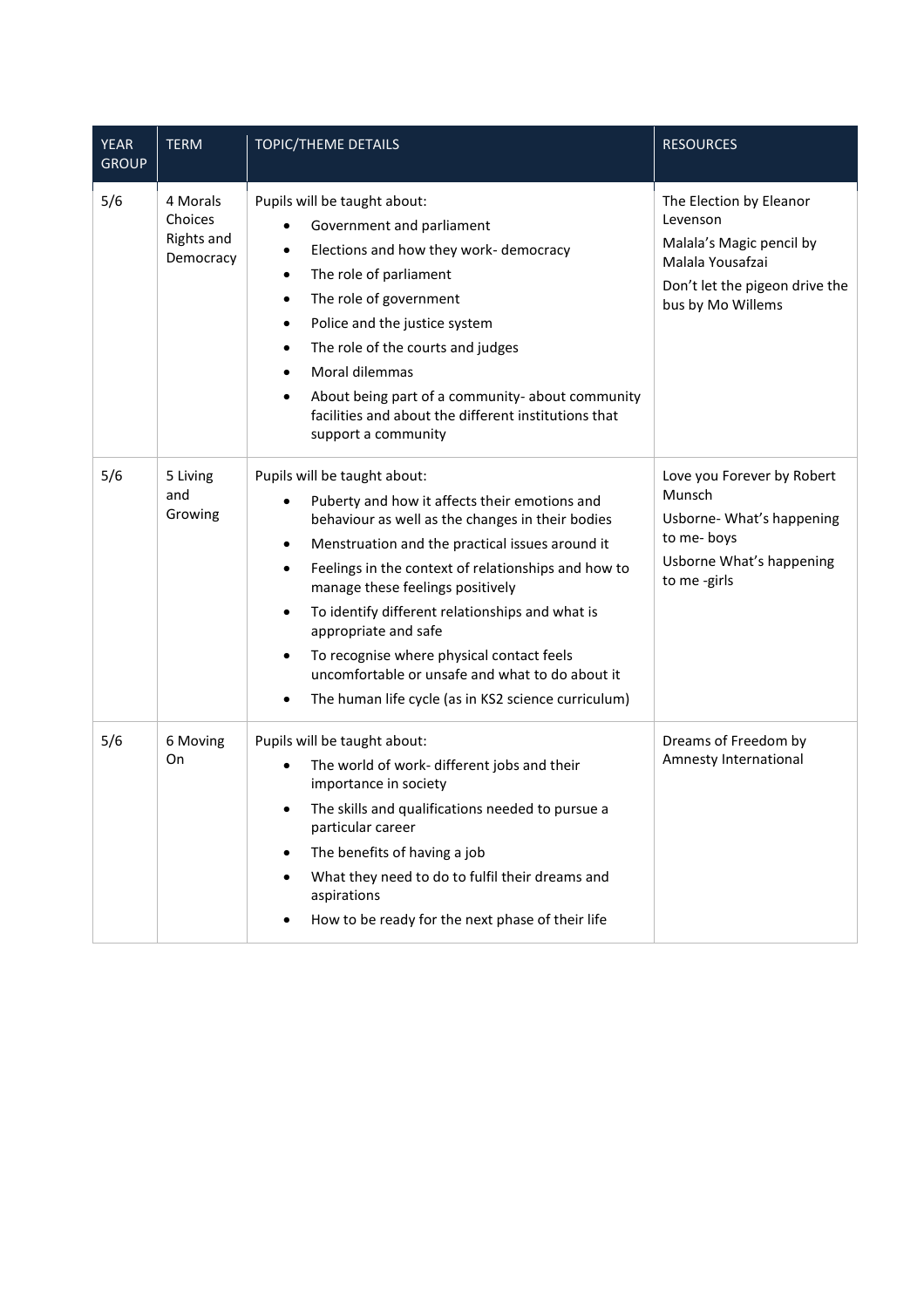<span id="page-11-0"></span>Appendix 2: By the end of primary school pupils should know

| <b>TOPIC</b>                | <b>PUPILS SHOULD KNOW</b>                                                                                                                                                                                                                             |  |  |
|-----------------------------|-------------------------------------------------------------------------------------------------------------------------------------------------------------------------------------------------------------------------------------------------------|--|--|
| Families and<br>people who  | That families are important for children growing up because they can give love, security and<br>٠<br>stability                                                                                                                                        |  |  |
| care about me               | The characteristics of healthy family life, commitment to each other, including in times of<br>٠<br>difficulty, protection and care for children and other family members, the importance of<br>spending time together and sharing each other's lives |  |  |
|                             | That others' families, either in school or in the wider world, sometimes look different from<br>their family, but that they should respect those differences and know that other children's<br>families are also characterised by love and care       |  |  |
|                             | That stable, caring relationships, which may be of different types, are at the heart of happy<br>٠<br>families, and are important for children's security as they grow up                                                                             |  |  |
|                             | That marriage represents a formal and legally recognised commitment of two people to<br>each other which is intended to be lifelong                                                                                                                   |  |  |
|                             | How to recognise if family relationships are making them feel unhappy or unsafe, and how<br>to seek help or advice from others if needed                                                                                                              |  |  |
| Caring<br>friendships       | How important friendships are in making us feel happy and secure, and how people choose<br>and make friends                                                                                                                                           |  |  |
|                             | The characteristics of friendships, including mutual respect, truthfulness, trustworthiness,<br>loyalty, kindness, generosity, trust, sharing interests and experiences and support with problems<br>and difficulties                                 |  |  |
|                             | That healthy friendships are positive and welcoming towards others, and do not make<br>٠<br>others feel lonely or excluded                                                                                                                            |  |  |
|                             | That most friendships have ups and downs, and that these can often be worked through so<br>that the friendship is repaired or even strengthened, and that resorting to violence is never right                                                        |  |  |
|                             | How to recognise who to trust and who not to trust, how to judge when a friendship is<br>making them feel unhappy or uncomfortable, managing conflict, how to manage these<br>situations and how to seek help or advice from others, if needed        |  |  |
| Respectful<br>relationships | The importance of respecting others, even when they are very different from them (for<br>$\bullet$<br>example, physically, in character, personality or backgrounds), or make different choices or have<br>different preferences or beliefs           |  |  |
|                             | Practical steps they can take in a range of different contexts to improve or support<br>respectful relationships                                                                                                                                      |  |  |
|                             | The conventions of courtesy and manners<br>٠                                                                                                                                                                                                          |  |  |
|                             | The importance of self-respect and how this links to their own happiness<br>٠                                                                                                                                                                         |  |  |
|                             | That in school and in wider society they can expect to be treated with respect by others,<br>٠<br>and that in turn they should show due respect to others, including those in positions of authority                                                  |  |  |
|                             | About different types of bullying (including cyberbullying), the impact of bullying,<br>responsibilities of bystanders (primarily reporting bullying to an adult) and how to get help                                                                 |  |  |
|                             | What a stereotype is, and how stereotypes can be unfair, negative or destructive<br>$\bullet$                                                                                                                                                         |  |  |
|                             | The importance of permission-seeking and giving in relationships with friends, peers and<br>adults                                                                                                                                                    |  |  |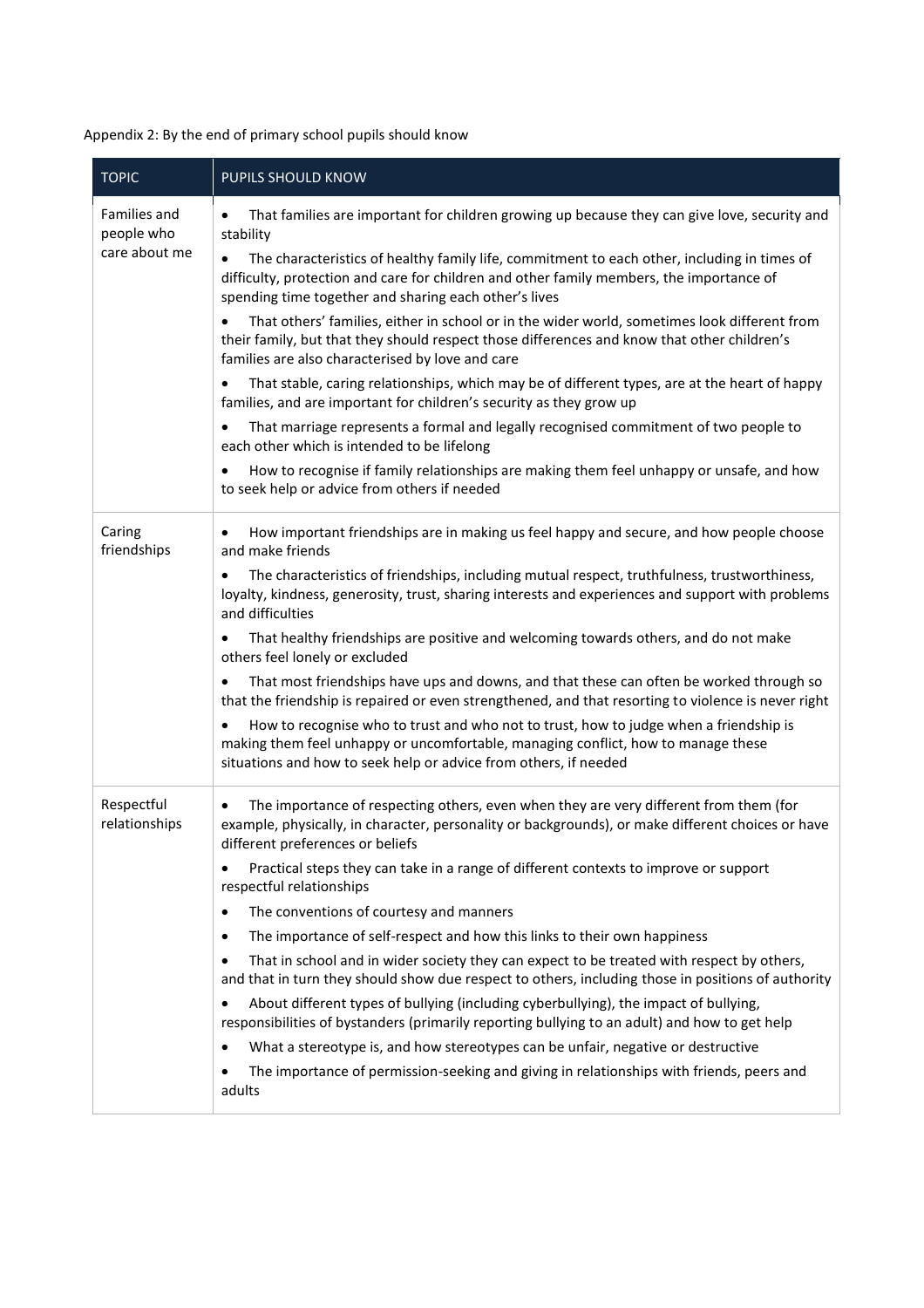| <b>TOPIC</b>            | <b>PUPILS SHOULD KNOW</b>                                                                                                                                                                      |  |  |
|-------------------------|------------------------------------------------------------------------------------------------------------------------------------------------------------------------------------------------|--|--|
| Online<br>relationships | That people sometimes behave differently online, including by pretending to be someone<br>$\bullet$<br>they are not                                                                            |  |  |
|                         | That the same principles apply to online relationships as to face-to face relationships,<br>$\bullet$<br>including the importance of respect for others online including when we are anonymous |  |  |
|                         | The rules and principles for keeping safe online, how to recognise risks, harmful content and<br>contact, and how to report them                                                               |  |  |
|                         | How to critically consider their online friendships and sources of information including<br>$\bullet$<br>awareness of the risks associated with people they have never met                     |  |  |
|                         | How information and data is shared and used online<br>$\bullet$                                                                                                                                |  |  |
| Being safe              | What sorts of boundaries are appropriate in friendships with peers and others (including in<br>$\bullet$<br>a digital context)                                                                 |  |  |
|                         | About the concept of privacy and the implications of it for both children and adults;<br>including that it is not always right to keep secrets if they relate to being safe                    |  |  |
|                         | That each person's body belongs to them, and the differences between appropriate and<br>$\bullet$<br>inappropriate or unsafe physical, and other, contact                                      |  |  |
|                         | How to respond safely and appropriately to adults they may encounter (in all contexts,<br>including online) whom they do not know                                                              |  |  |
|                         | How to recognise and report feelings of being unsafe or feeling bad about any adult<br>$\bullet$                                                                                               |  |  |
|                         | How to ask for advice or help for themselves or others, and to keep trying until they are<br>heard                                                                                             |  |  |
|                         | How to report concerns or abuse, and the vocabulary and confidence needed to do so<br>٠                                                                                                        |  |  |
|                         | Where to get advice e.g. family, school and/or other sources<br>$\bullet$                                                                                                                      |  |  |

## <span id="page-12-0"></span>**Appendix 3: Parent form: withdrawal from sex education within RSE**

| TO BE COMPLETED BY PARENTS                                                       |  |       |  |  |
|----------------------------------------------------------------------------------|--|-------|--|--|
| Name of child                                                                    |  | Class |  |  |
| Name of parent                                                                   |  | Date  |  |  |
| Reason for withdrawing from sex education within relationships and sex education |  |       |  |  |
|                                                                                  |  |       |  |  |
|                                                                                  |  |       |  |  |
|                                                                                  |  |       |  |  |
|                                                                                  |  |       |  |  |
|                                                                                  |  |       |  |  |